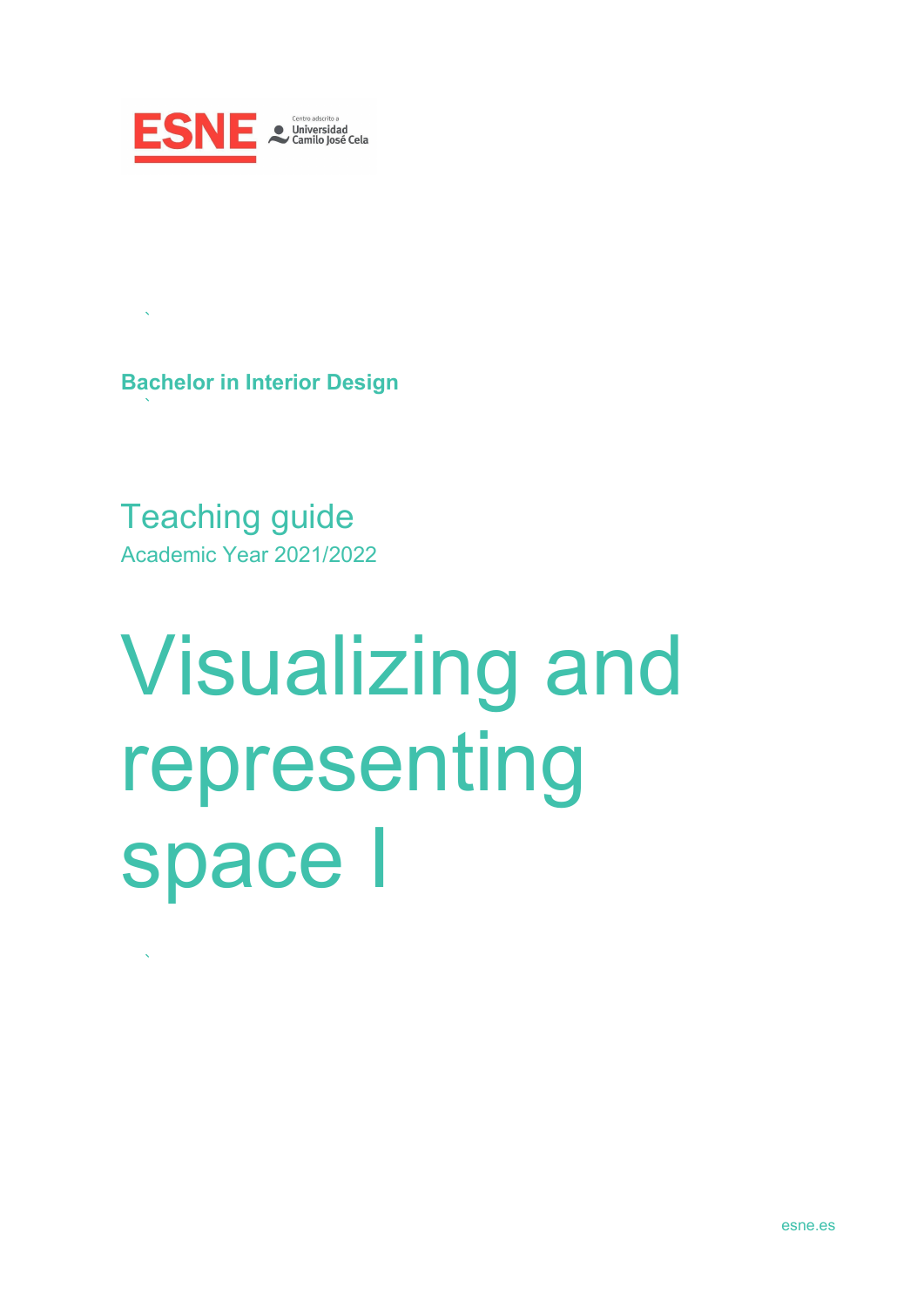

## Subject information

**Title** Bachelor in Interior Design

Module Artistic

**Subject** Visualizing and representing space I

**Code** 3634

Year First

**Semester** First

Type **Basic** 

ECTS Credits 6

Learning On-site learning

**Lecturer** Peter Rae

Language English

## Subject Lecturer

Lecturer Peter William Rae

**Contact** peter.rae@esne.es

#### Academic tutorials

For any enquiries regarding the subject, students can contact the lecturers by email or during their office hours.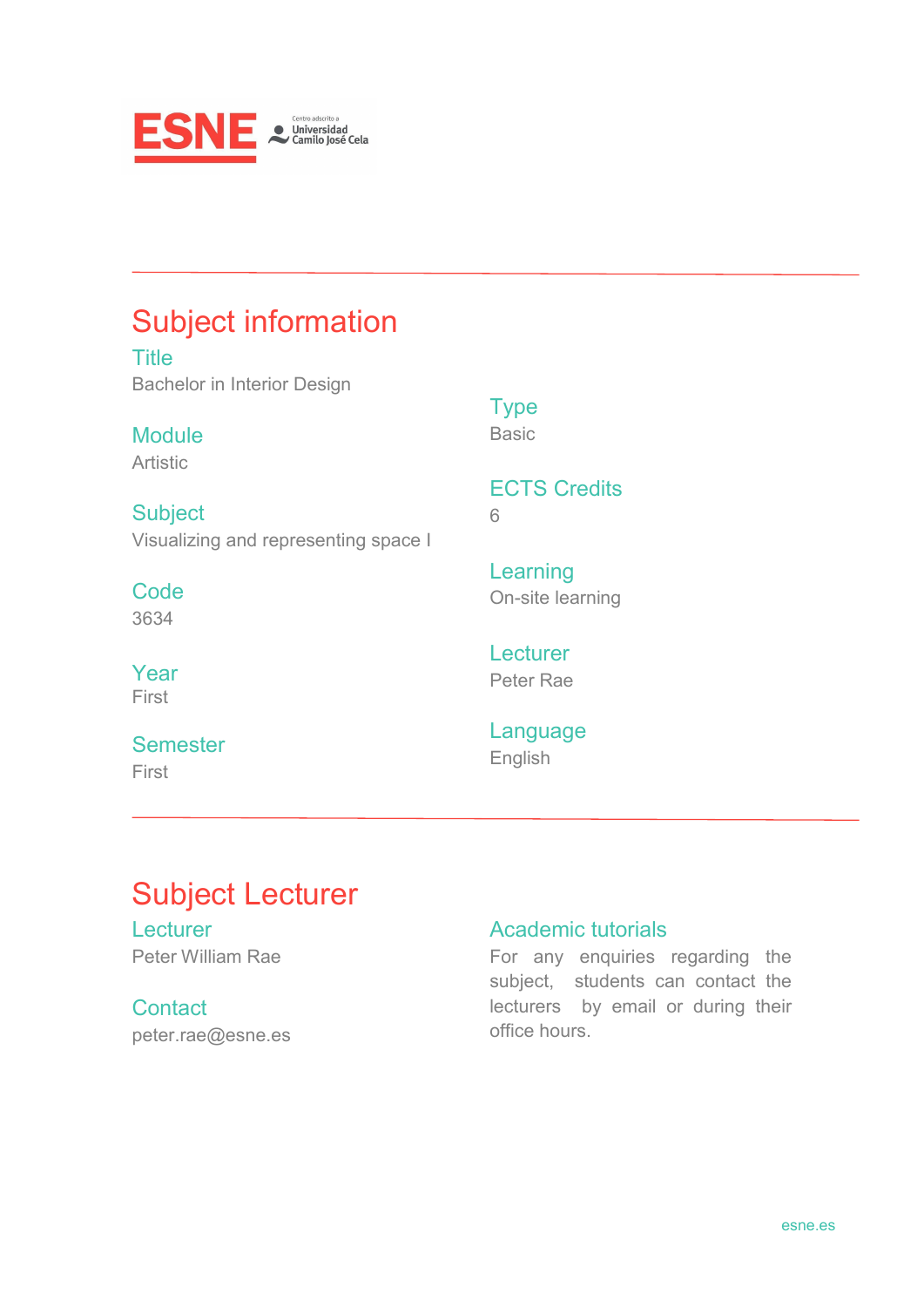

## Pre-requisites

**Essential** Specific requirements of the curriculum

#### Recommended

Spatial reasoning and awareness

## Subject contribution to the Curriculum

#### Subject's field of knowledge

This subject belongs to the Artistic Module. Through it, the student will master drawing as an instrument of design and communication, developing the ability to represent and analyze volumes in the three dimensions of space, and will develop the necessary skills to materialize an idea in various forms of representation.

#### Interdisciplinary relation with other subjects from the curriculum

This course is directly related to the rest of the subjects of the Artistic Module and provides the student with the tools to develop ideas for the purpose of representation and construction. The knowledge acquired in this subject complements their project design and presentation methodologies. This subject provides a working method for the development of design based on spatial understanding and its representation, as well as the link between observation and projection of architectural forms within the design process.

#### Professional motivation of the subject

Visualization and Representation of Space I develops the study and projection of architectural forms. We will look at the process of constructing a drawing, solid, void and the relationships between the two as well as their implications related to light. We will study and project spaces, anticipating the work, the act of construction. In this way, we aim to solve spatial problems both in the academic and professional fields.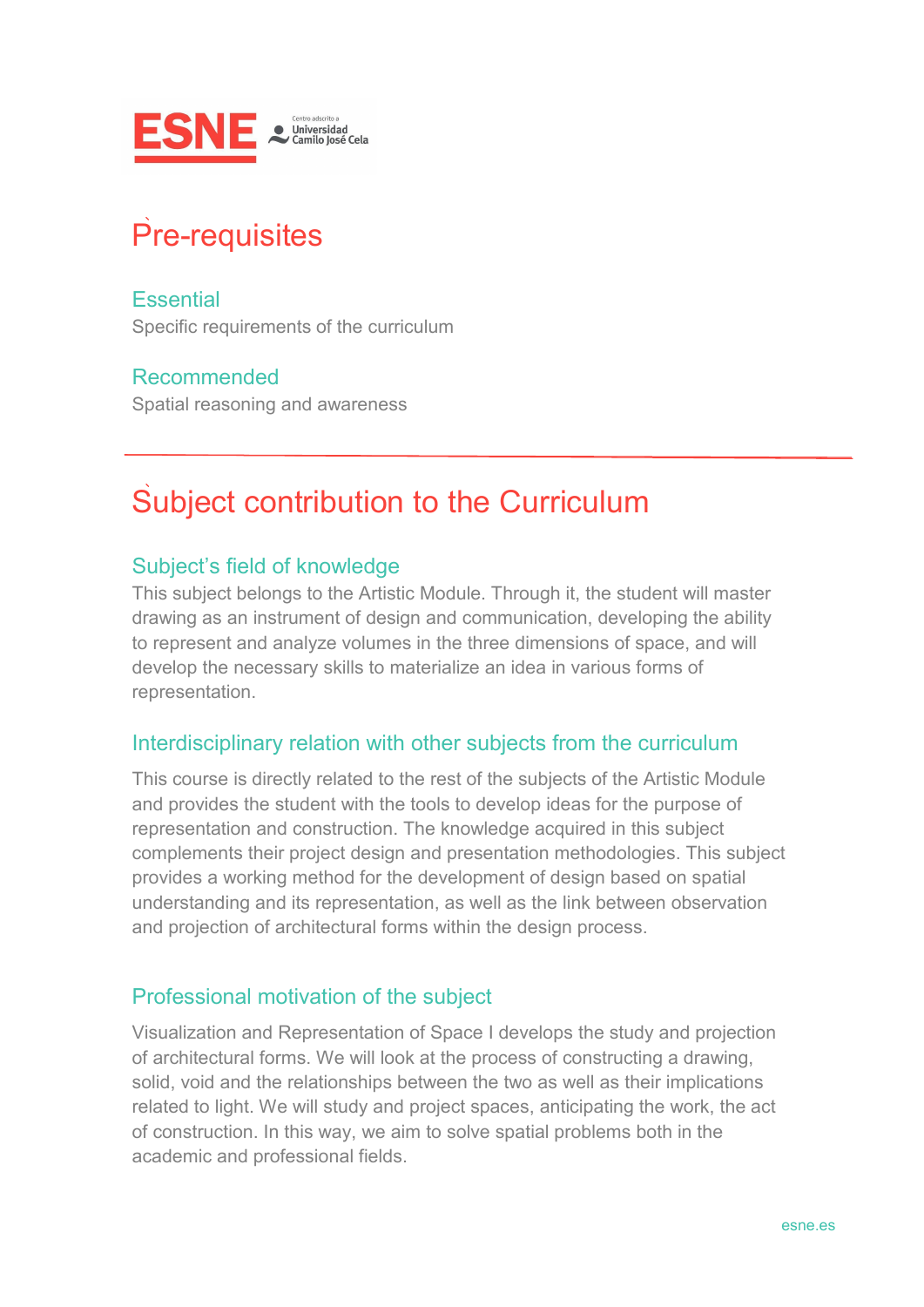

## Learning outcomes in relation to the competences developed by the subject

#### General competences

**CG02.** Know the design tools used in the field of interior design

#### Specific competences

**CE01.** Know the fundamentals of metric geometry in interior design

**CE02.** Know the analysis and theory of form and the laws of visual perception to apply them in the design of spaces

**CE03.** Use spatial representation procedures in interior design projects

## Learning outcomes

#### By the conclusion of this course, students will understand/be able to:

- Develop graphic expression tools as way for designing and analysing spaces.
- Recognize the drawing and the model as an element of anticipation of what is projected.
- Improve their spatial ability.
- Use freehand sketch as a way of data collection and a direct and immediate way of expression.
- Sketch development based on measures and scale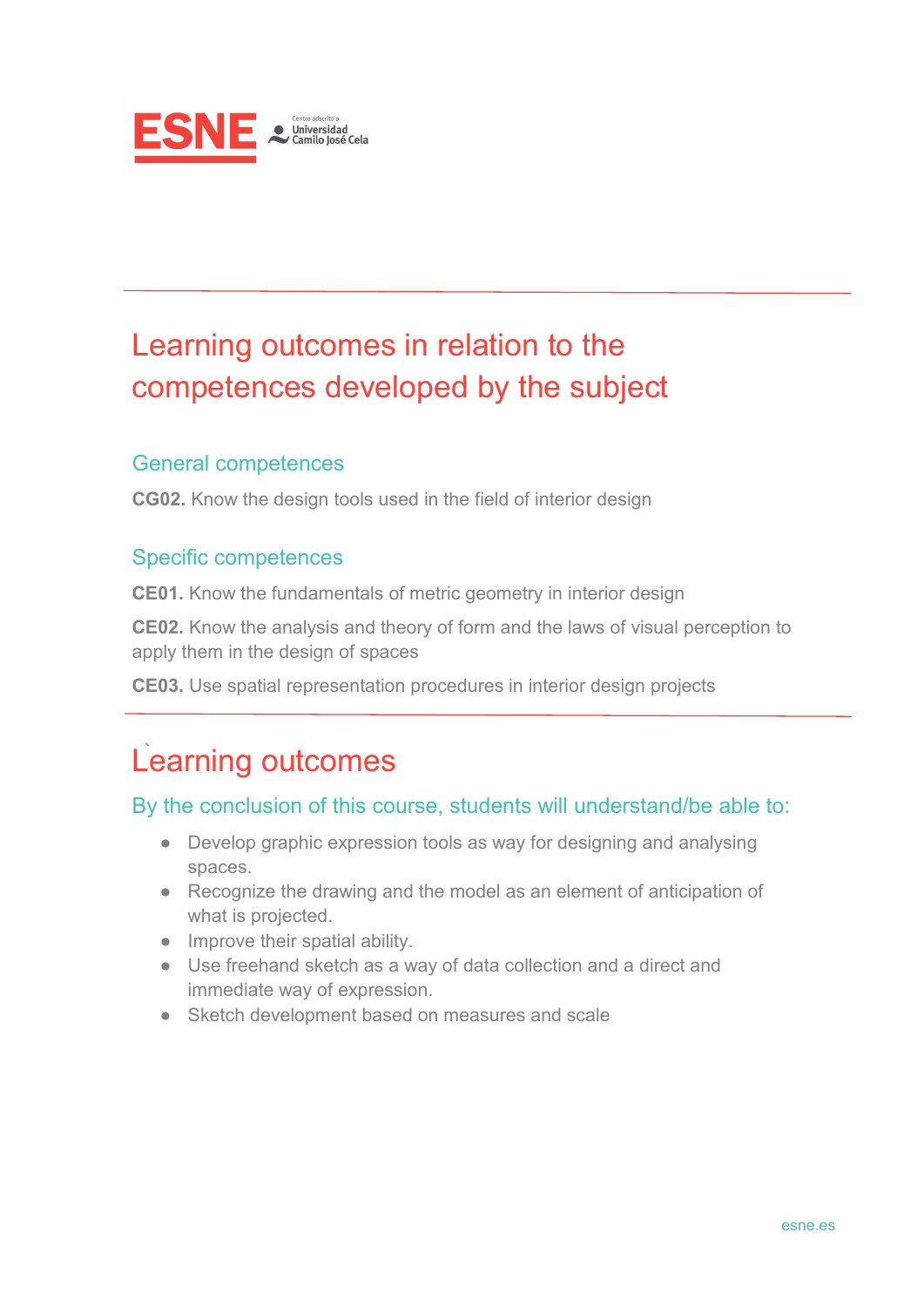

## Contents / Syllabus / Units

#### Brief description of the contents

- Graphic language accurateness and expressiveness.
- Control of the form: order, Proportion and relation- Measurement: Absolute and relative.
- Graphic construction: uses of architectural drawing systems: Perception, knowledge and description
- Graphic codes . Section-projection, others. Special cases, stairs, windows and door openings . Universal communication and personal expression
- Scale concepts: Physical, conceptual and relational scales
- Graphic skills: Dot, line and plane
- Graphic tools : Drawing surfaces, techniques and materials, Graphite and paper: from sketching to communication drawing.
- Formal definition: Perception, knowledge and description General and partial issues.

#### **Syllabus**

Unit 1. Introduction to architectural drawing.

Unit 2. Introduction to representation systems and graphic conventions. Materials, application, and graphic resources.

Unit 3. Introduction to the concepts of scale, physical, graphic, and relational scale.

Unit 4. Introduction to specific architectural representation systems.

Unit 5. Introduction to the sketch and the survey of plans.

Unit 6. Introduction to drawing in the analysis phase.

Unit 7. Introduction to drawing in the creative phase.

Unit 8. Introduction to drawing for the purposes of construction.

Topic 9. Introduction to tools for the presentation, layout, and graphic organization of information.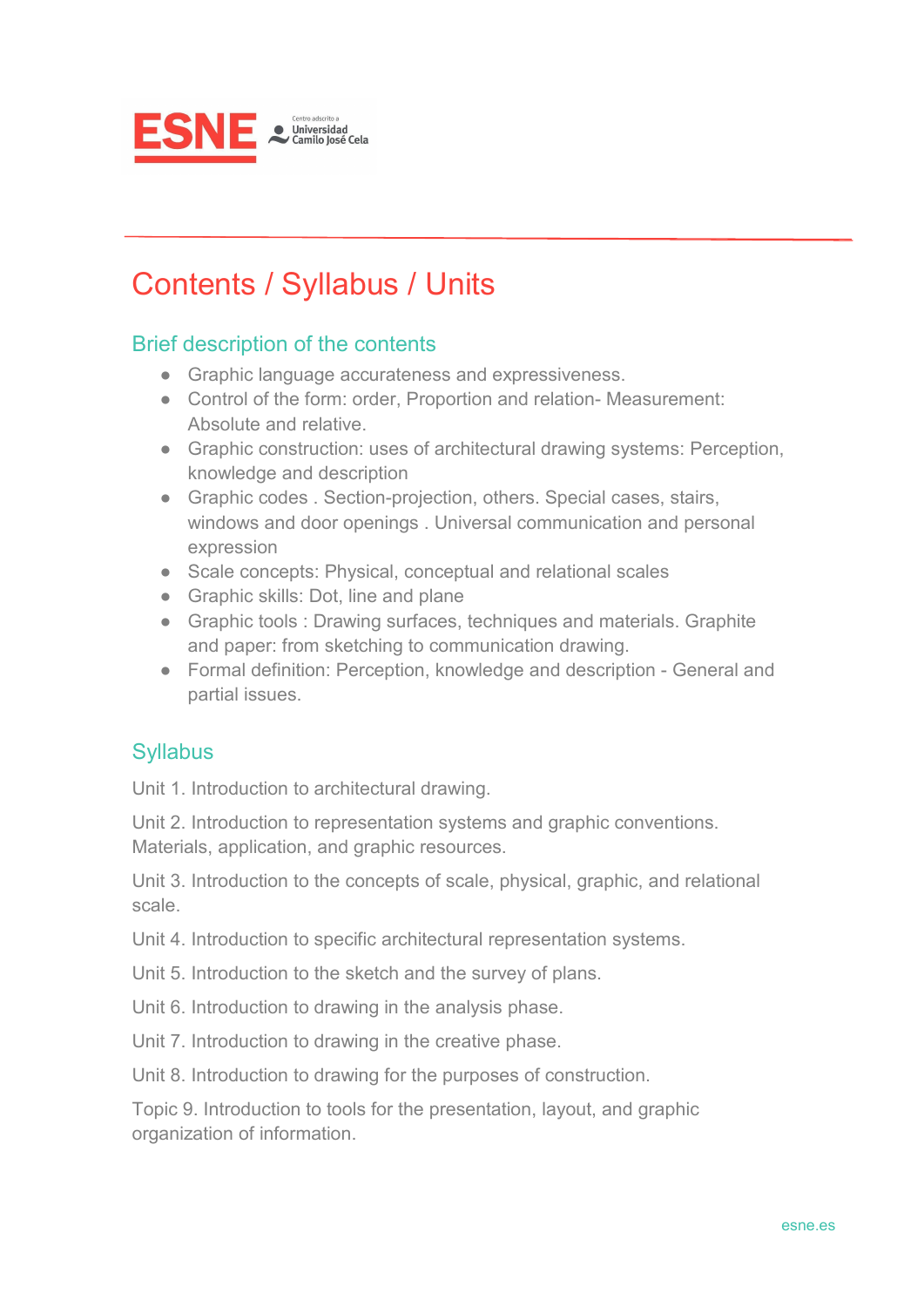

*Note: Due to the practical nature of the subject and the continuous assessment criteria, the topics described here will not be approached in a correlative way but as their need for the development of each practice appears throughout the course. This knowledge is enhanced and mixed throughout the practical development of the subject.*

# **Schedule**

| Units / Topics                                                                                                                        | <b>Period</b> |
|---------------------------------------------------------------------------------------------------------------------------------------|---------------|
| 1. Unit 1. Introduction to architectural drawing.                                                                                     | September     |
| <b>2.</b> Unit 2. Introduction to representation systems and<br>graphic conventions. Materials, application and graphic<br>resources. | October       |
| <b>3.</b> Unit 3. Introduction to the concepts of scale, physical,<br>graphic and relational scale.                                   | October       |
| 4. Unit 4. Introduction to specific architecture<br>representation systems.                                                           | November      |
| 5. Unit 5. Introduction to the sketch and the survey of<br>planes.                                                                    | November      |
| <b>6.</b> Unit 6. Introduction to drawing in the analysis phase.                                                                      | December      |
| <b>7.</b> Unit 7. Introduction to drawing in the creative phase.                                                                      | December      |
| 8. Unit 8. Introduction to drawing for the purposes of<br>construction.                                                               | January       |
| <b>9.</b> Unit 9. Introduction to tools for the presentation, layout<br>and graphic organization of information.                      | January       |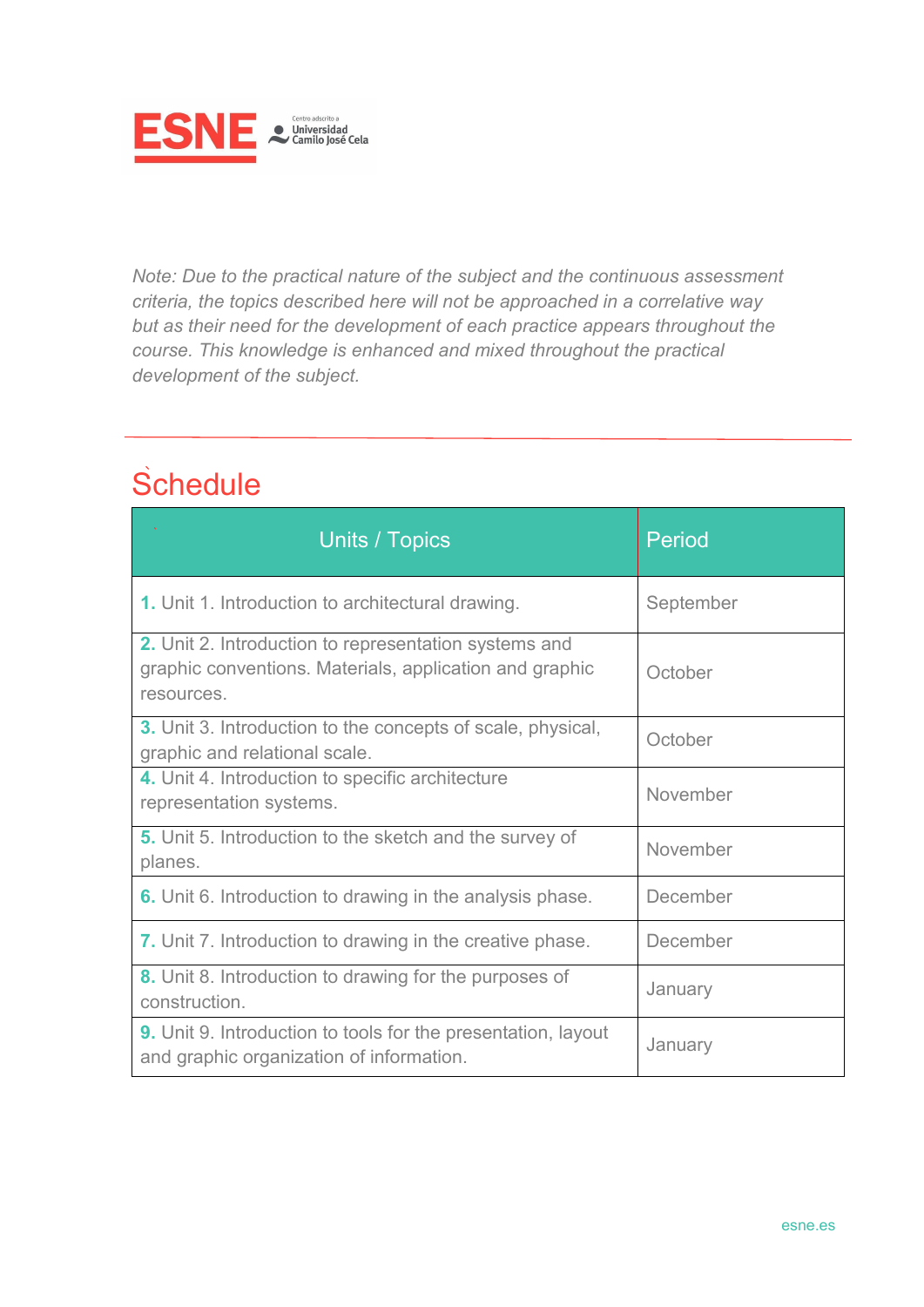

# Learning activities and teaching methodologies

| Learning activities                                                                                                                                                                                                                           | <b>Teaching</b><br>Methodologies                                                                                                                                                                          | <b>Hours</b> | % On-site      |
|-----------------------------------------------------------------------------------------------------------------------------------------------------------------------------------------------------------------------------------------------|-----------------------------------------------------------------------------------------------------------------------------------------------------------------------------------------------------------|--------------|----------------|
| <b>Lectures</b><br>Face-to-face lessons<br>given by lecturers in-<br>class                                                                                                                                                                    | <b>Lecture</b><br>The professor<br>introduces a topic to<br>teach concepts,<br>theories,  in the<br>classroom                                                                                             | 20           | 100            |
| <b>Workshops</b><br>In each subject,<br>projects or practical<br>cases where the<br>student must analyse<br>the information, detect<br>relevant aspects, make<br>decisions or propose<br>solutions to improve the<br>situation, are proposed. | <b>Work-based learning</b><br>and/or case studies<br>The teacher proposes<br>projects or practical<br>cases for students to<br>analyse and solve<br>them, applying the<br>contents previously<br>learned. | 40           | 100            |
| <b>Tutorials</b>                                                                                                                                                                                                                              | The tutor solves<br>questions on matters<br>already discussed In<br>class                                                                                                                                 | 10           | 0              |
| <b>Final exam</b>                                                                                                                                                                                                                             | Final exam                                                                                                                                                                                                | 4            | 100            |
| <b>Autonomous work</b>                                                                                                                                                                                                                        | Student's personal<br>learning through the<br>study of the subject's<br>contents and the<br>reading and analysis of<br>complementary<br>materials                                                         | 76           | $\overline{0}$ |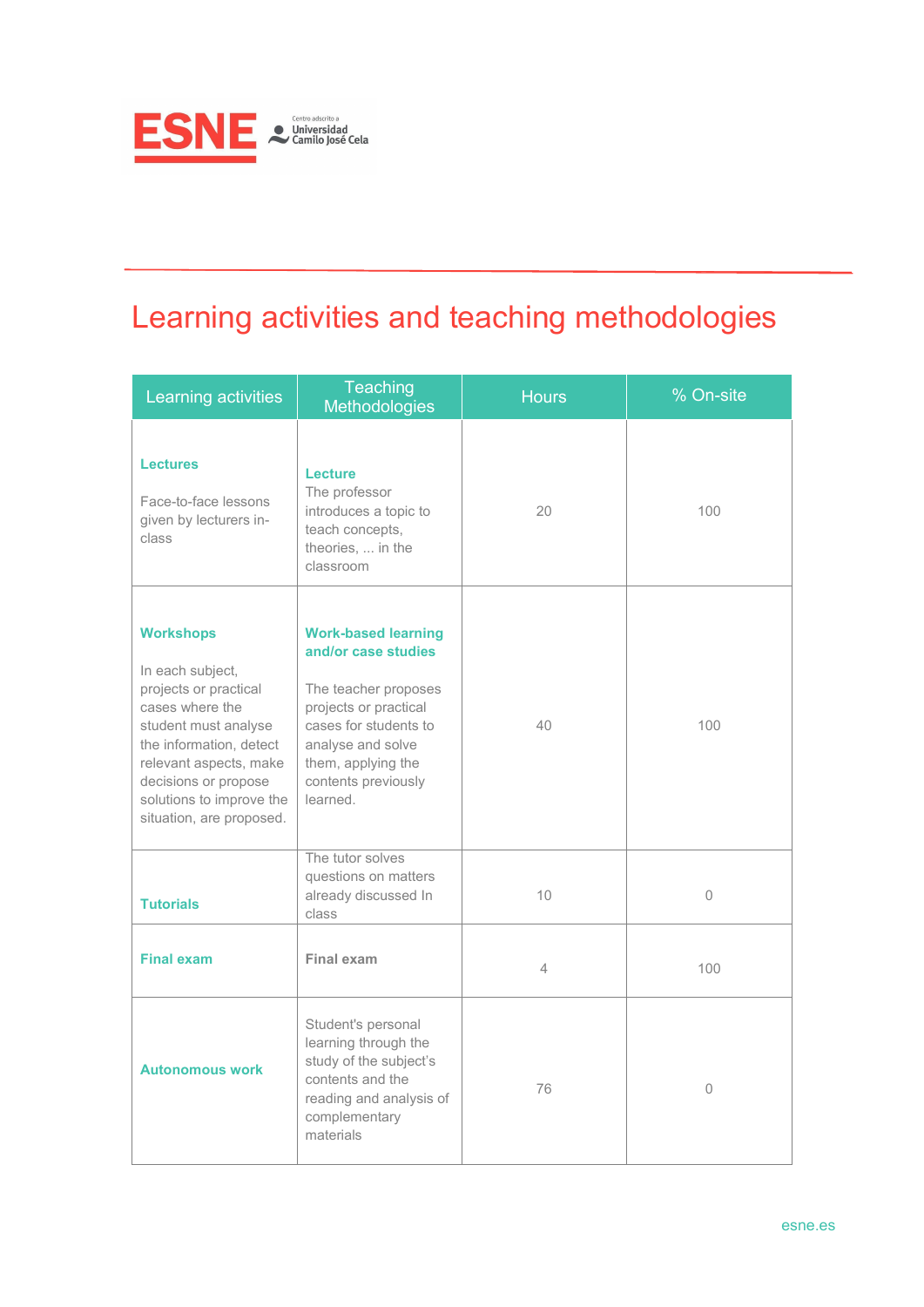

# Learning Assessment

| <b>Assessment activities</b>             | Assessment criteria                                | Weight |
|------------------------------------------|----------------------------------------------------|--------|
| Work completed or case<br>studies        | Activities carried out on time.<br>Objectives met. | 70%    |
| Final exam                               | Exam marking                                       | 20%    |
| Assistance and<br>participation in class | Interest and participation in the<br>subject.      | 10%    |

#### General assessment criteria

A percentage of the grade will be reserved to assess the attendance and participation of the student in class. Another percentage to be determined previously will correspond to the resolution of practices or intermediate tests. Finally, the rest of the grade will be determined by a definitive test. When possible, the student's work submissions will be presented digitally on campus.

#### **Attendance**

Class attendance is mandatory. Without a demonstrated attendance of at least 80%, the student will not be able to take the exam and must attend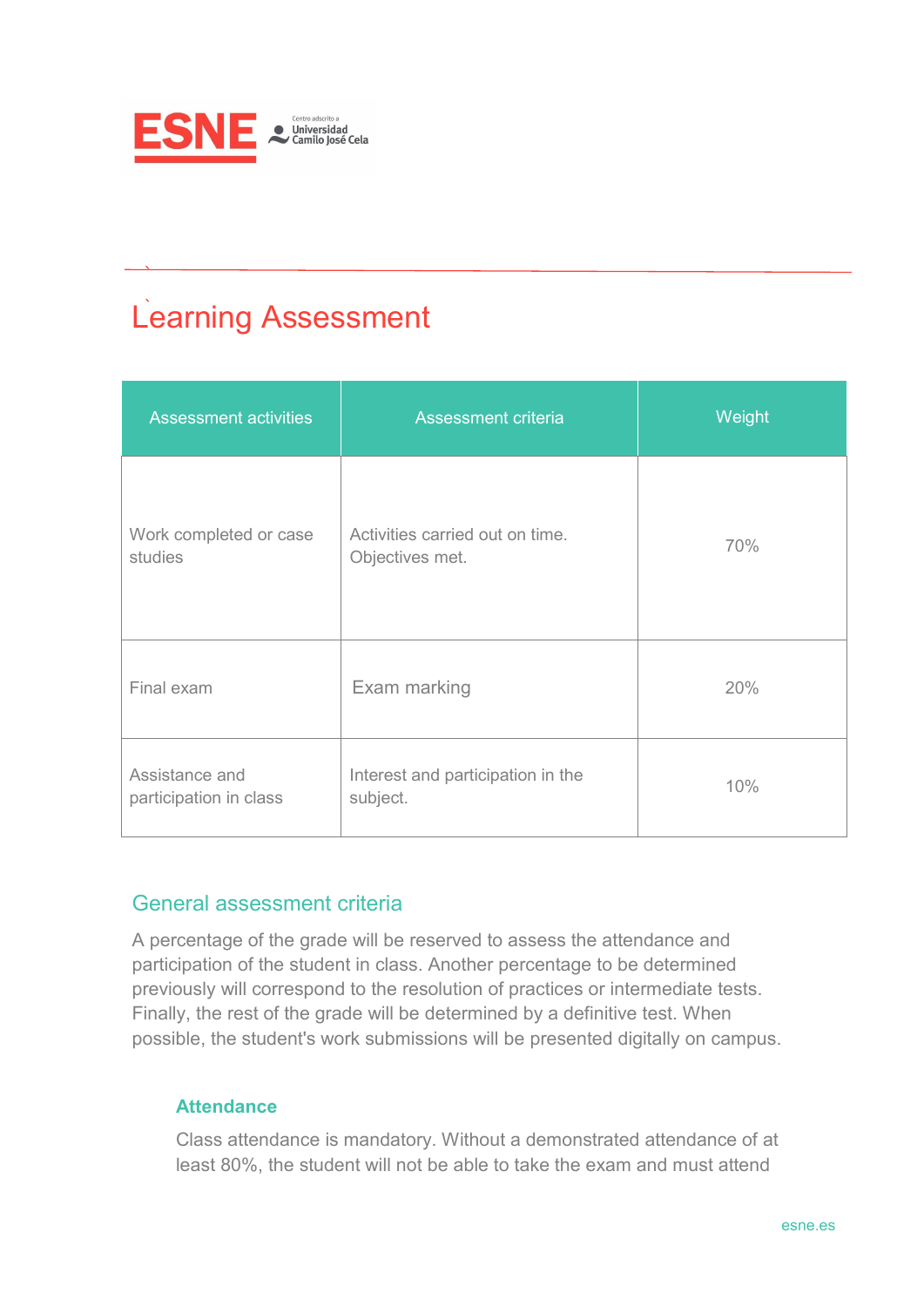

the next exam offered. There will be no need to justify absences and proof of them will not be accepted, therefore after 20% of absences are exceeded, the student must appear for a 'convocatoria extraordinaria'.

The Director / Coordinator of the Degree may consider exceptional situations, after a documentary report, which must be approved by the Academic Directorate of ESNE.

If students who have not reached 80% attendance are allowed to attend the final exam (to assess their level of knowledge), it should be recognized as an unofficial test, that will not be graded.

Punctuality will be required from the student at the beginning of classes. After five minutes of courtesy, the teacher may deny entry into the classroom.

Attitude and participation have a maximum evaluation of 10% and is not only the percentage of attendance, but also the attitude and behavior as recognized in the classroom. Those who have not attended class will not be able to obtain a final grade of 10.

#### **Activities submission**

For standard submissions, students must submit as requested within the established deadlines. Failure to submit work will mean suspending the course.

The works must be delivered on the dates requested by the instructor, not submitting subsequent deliveries. If under exceptional circumstances, a work is accepted after the deadline, the instructor will apply a penalty to the grade.

In group work, the grade will be individual for each student, according to criteria of knowledge of the subject, effort, presentation, attendance at tutorials, etc. Therefore, members of the same group can have different qualifications. The works, once qualified, must be withdrawn by the students at a time to be determined. After this period, the works may be destroyed.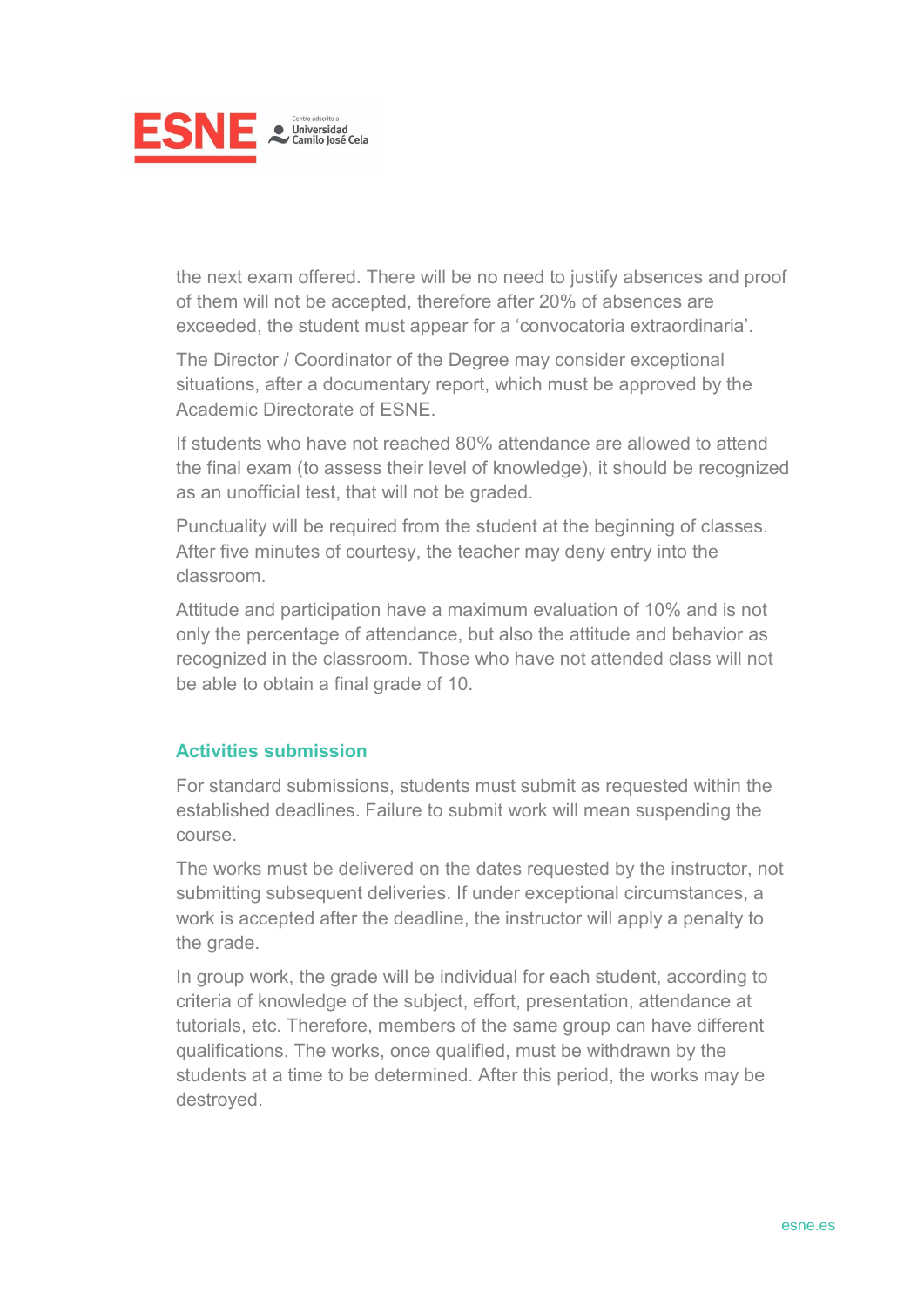

#### **1st call assessment**

A student passing grade will be determined by evaluation standard submissions of work, work done in class, attendance, participation, and interest in the classroom.

In addition to the delivery of the work, the students must take the face-toface exam. Students who obtain a grade lower than 4.0 in the exam will not be able to pass the course regardless of the grades of the deliveries and active participation in class.

The student work carried out throughout the duration of the course must reach the minimum level required to satisfy the objectives set by the subject.

#### **2nd call assessment**

In the event of an extraordinary evaluation, students must resubmit the works that have not been approved or delivered as standard submissions and must take the face-to-face exam. In addition, the professor of the subject may request the completion of an extra project as part of the extraordinary evaluation.

If an extraordinary evaluation is undertaken, a student will receive a lower score than otherwise would have been obtained with a standard submission of the same unit of work. It will then be the grade of this latest submission (The extraordinary submission) that will considered as your final score for this unit.

In the evaluation of an extraordinary submission, the same percentages established in the continuous evaluation will be applied.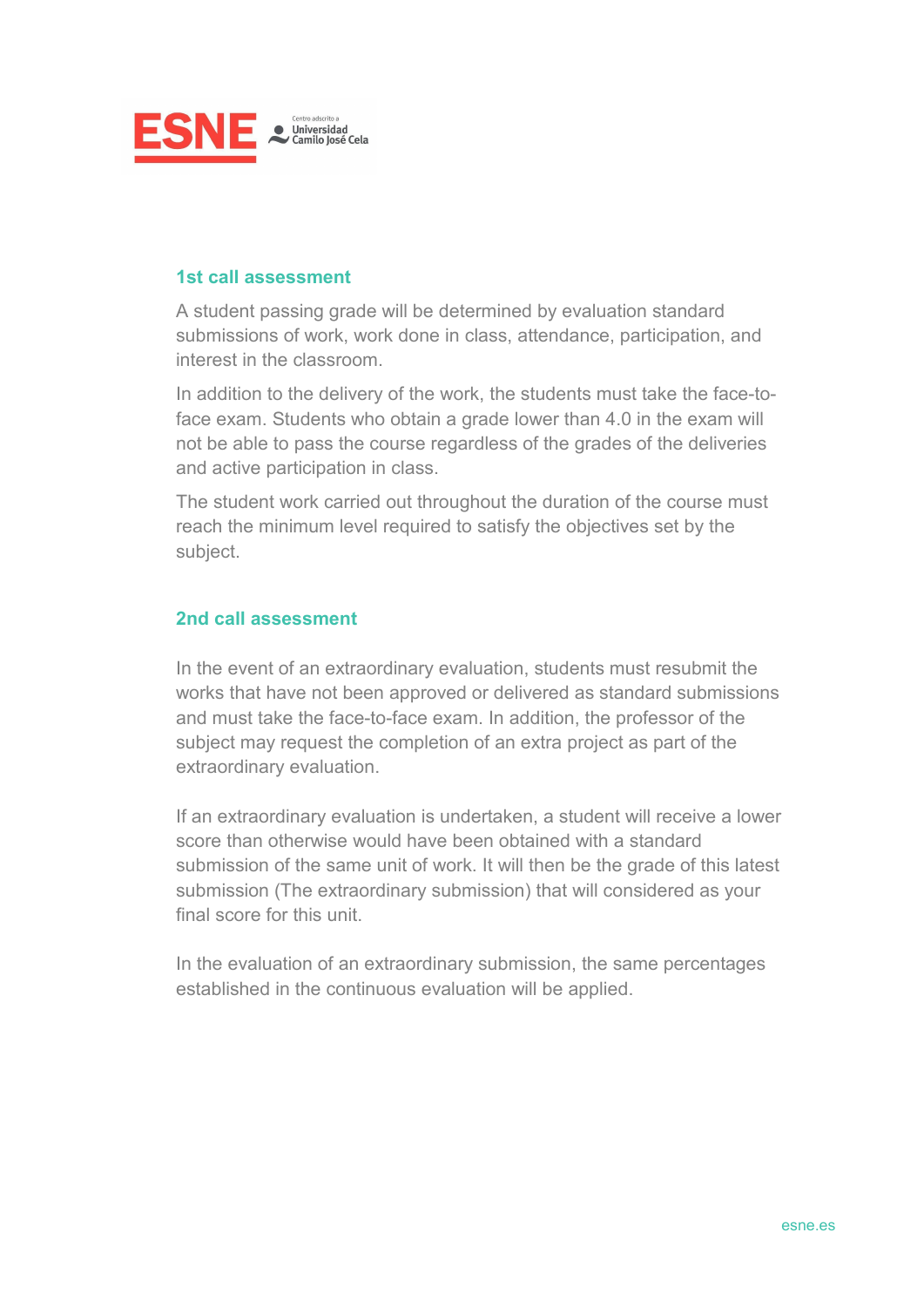

## Bibliography / Webgraphy

#### Basic bibliography

.

- Binggeli, Corky and Francis D. K. Ching (2015), Interior design. A manual. Barcelona: Gustavo Gili
- Bustamante Acuña, Manuel (2013). Form and space: graphic representation of architecture. Mexico City: UIA
- Ching, F. and Juroszek, S. P. (2005). Drawing and project. Barcelona: Gustavo Gili.
- Navarro de Zuvillaga, J. (2008). Form and Representation. A geometric analysis. Madrid. Akal
- Neff, Ludwig and Peter Neufert. Home. Living place. Yard. The project and the measures in the construction. Barcelona: Gustavo GilI.
- Jiménez, J., Ortega, D. (2014), Freehand drawing for interior designers. Badalona. Parramón.

#### Additional Bibliography

- Baker, G. and Castán, S. (2000): Le Corbusier: Analysis of the form. Barcelona: Gustavo Gili
- Beinhauer, Peter (2012). Atlas of construction details. Barcelona: Gustavo Gili.
- Cabezas L. (2011). Drawing and Construction of reality. Madrid: Chair.
- Ching, F. (2015). Visual dictionary of architecture. Barcelona: Gustavo Gili.
- Deplazes, A. (2005): Contructing Architecture. Materials, processes, structures. Zürich: Birkhäuser.
- EIsenman, P. (2006): The formal basis of modern architecture. Zürich: Lars Müller.
- Gómez Molina, JJ. (nineteen ninety five). The lessons of drawing. Madrid: **Chair**

● Lewis, P. Tsurumaki, D. and Lews, D. (2016): Manual of Section. Princeton Architectural Press.

#### Magazines and Other Publications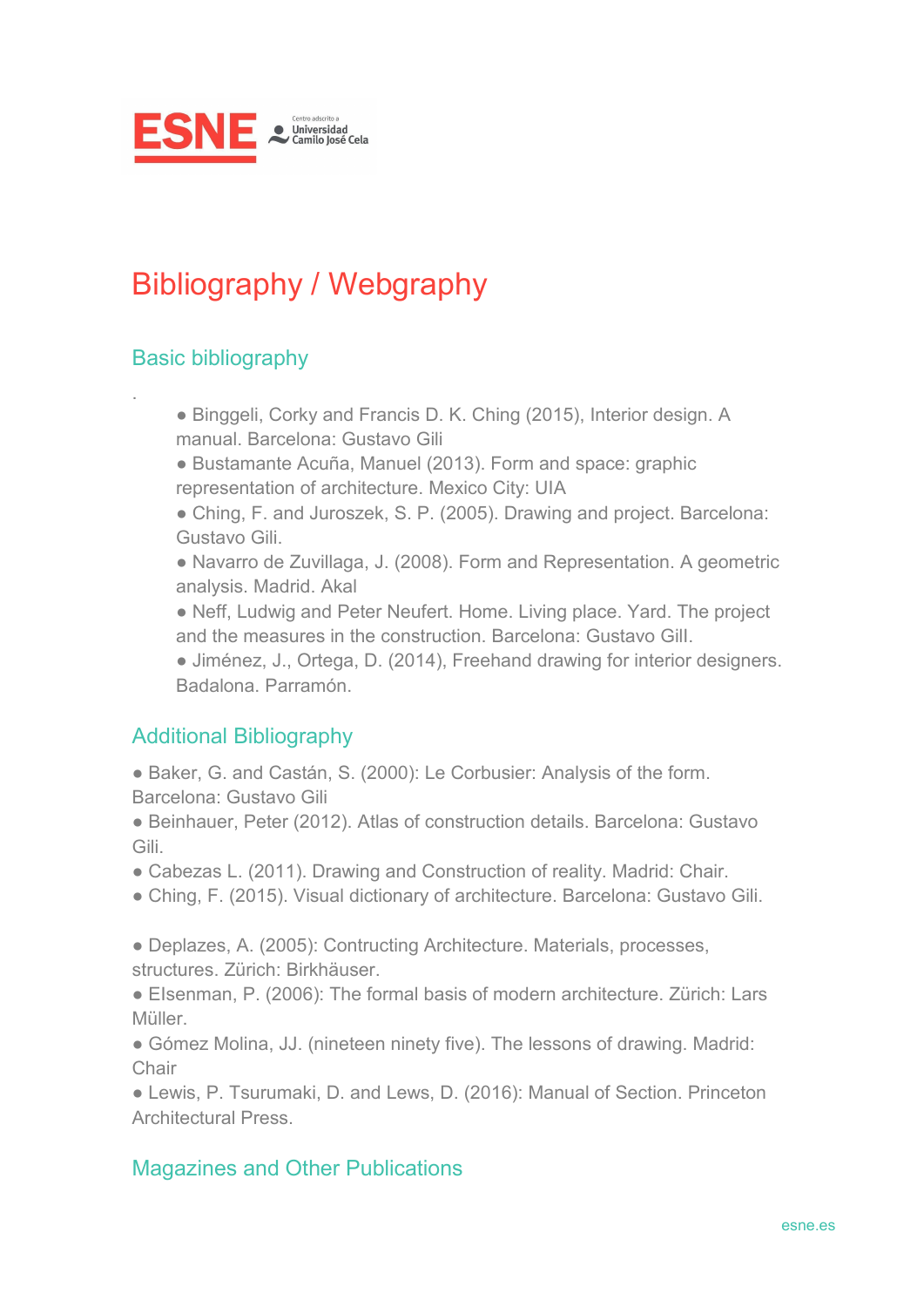

- DOMUS magazine. Milan: Editoriale Domus.
- EL CROQUIS Magazine. Madrid: Editorial El Croquis.
- PASAJES Magazine (Architecture, design and innovation). Madrid: Reverse Architecture.
- CASABELLA Magazine. Milan: Arnoldo Mondadori Editore
- DETAIL Magazine. Milan: Arnoldo Mondadori Editore

#### **Websites**

- https://drawingmatter.org
- https://thedrawingprize.worldarchitecturefestival.com/

# **Comments**

Plagiarism evidenced in papers or exams will be graded "0", and will result in the loss of that submission, for the student or students responsible.

The student must always respect the intellectual property of other authors by not making use of the work of others without clarifying this point and without citing the original sources.

For the execution of the exams the student will not be able to make use of unauthorized material. This will be reason for qualification "0" and loss of that submission.

The enrolled students will have four submissions to pass the subject plus two further extraordinary ones.

If during the scheduled time of the course the student is classified as "Not present", the submission will not be accepted.

ESNE establishes a qualification system for its degrees that corresponds to what is regulated by articles 5.4 and 6 of Royal Decree 1125/2003, of September 5 (which establishes the European credit system and the university qualification system of official character and valid throughout the national territory). In these articles, which the university applies, the following is regulated: "The results obtained by the student in each of the subjects of the study plan will be graded according to the following numerical scale from 0 to 10, with an expression of one decimal, to which may be added its